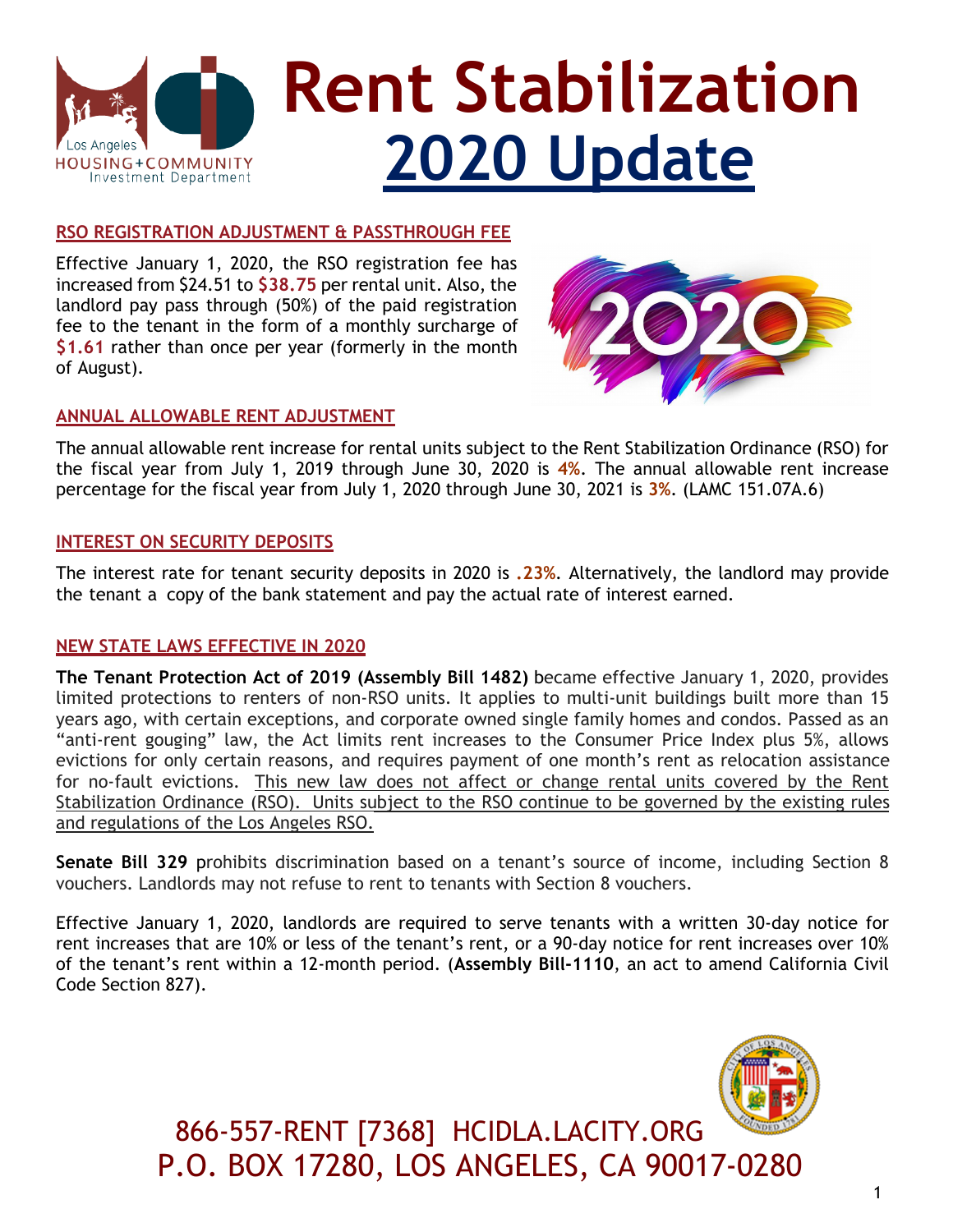

# **Rent Stabilization 2020 Update**

### **RENT REGISTRY & RSO REGISTRATION STATEMENTS**

The 2020 annual Rent Registration period is underway. Registration of RSO rental units consists of landlords paying the registration fee for all RSO rental units and submitting a complete Rent Registry. Per L.A.M.C. 151.05, no landlord may demand or accept rent for a rental unit without first serving a copy of a valid registration statement on the tenant of that rental unit. This information must be submitted annually by the last day of February of each year. Rental unit registration is complete when all fees have been paid and all information on the amount of rental and tenancy information, including emergency information, has been provided.

To ensure accuracy and avoid delays, it is recommended that registration be completed online on the [registerLArent.org](https://hcidlabill.lacity.org/RentRegistry/IDM/USerAccount/Login) website. If RSO registration fees are paid online and the Rent Registry is completed, the 2020 Annual Statement of Registration (Certificate) will be available for download at [hcidlabill.lacity.org.](https://hcidlabill.lacity.org/Billing/)

Landlords may also send this form by mail. If registering by mail, please be sure to complete the form by filling the information inside the boxes with black ink only to ensure readability. Forms filled out of the boxes or not marked properly may cause a delay in processing.

Help with the Rent Registry process is available throughout the month of January at seven (7) workshops (see schedule attached) or by emailing hcidla.rentregistry@lacity.org.

### **TENANT RELOCATION ASSISTANCE AMOUNTS**

No-fault evictions under the RSO require the payment of relocation assistance. The amount of relocation assistance depends on whether the tenant is an Eligible or Qualified tenant, the length of tenancy, and the tenant's income. These amounts will increase on July 1, 2020.

| Tenants                 | <b>Tenants with Less</b><br>Than 3 Years | Tenants with 3<br>or More Years | Income Below 80% of<br>Area Median Income* | Evictions for Owner Occupancy<br>In "Mom & Pop" Properties |
|-------------------------|------------------------------------------|---------------------------------|--------------------------------------------|------------------------------------------------------------|
| Eligible Tenant         | \$8,500                                  | \$11,150                        | \$11,150                                   | \$8,200                                                    |
| <b>Qualified Tenant</b> | \$17,950                                 | \$21,200                        | \$21,200                                   | \$16,500                                                   |

### **Relocation Assistance Amounts - July 1, 2019 through June 30, 2020**

Note: "Qualified tenants" include senior citizens and disabled tenants as well as households with a minor dependent child. All other tenants are "Eligible" tenants

| Household Size 1 Person 2 Person 3 Person 4 Person 5 Person 6 Person 7 Person 8 Person |  |  |  |                                                                                                  |  |
|----------------------------------------------------------------------------------------|--|--|--|--------------------------------------------------------------------------------------------------|--|
| Income Limit                                                                           |  |  |  | $\left  \frac{558,450}{566,800} \right $ \$75,150 \$83,500 \$90,200 \$96,900 \$103,550 \$110,250 |  |

### **2019 HUD Low Income Limits for Los Angeles**

A lower relocation assistance payment is required for evictions for owner occupancy for "Mom and Pop" properties. "Mom and Pop" landlords may own no more than four residential units and a single family house in the City of Los Angeles. (LAMC 151.30.E) These landlords may pay a lower amount in order to evict for occupancy by the landlord, or the landlord's spouse, children, parents, grandparents, or grandchildren. Use of this provision is limited to once every three years.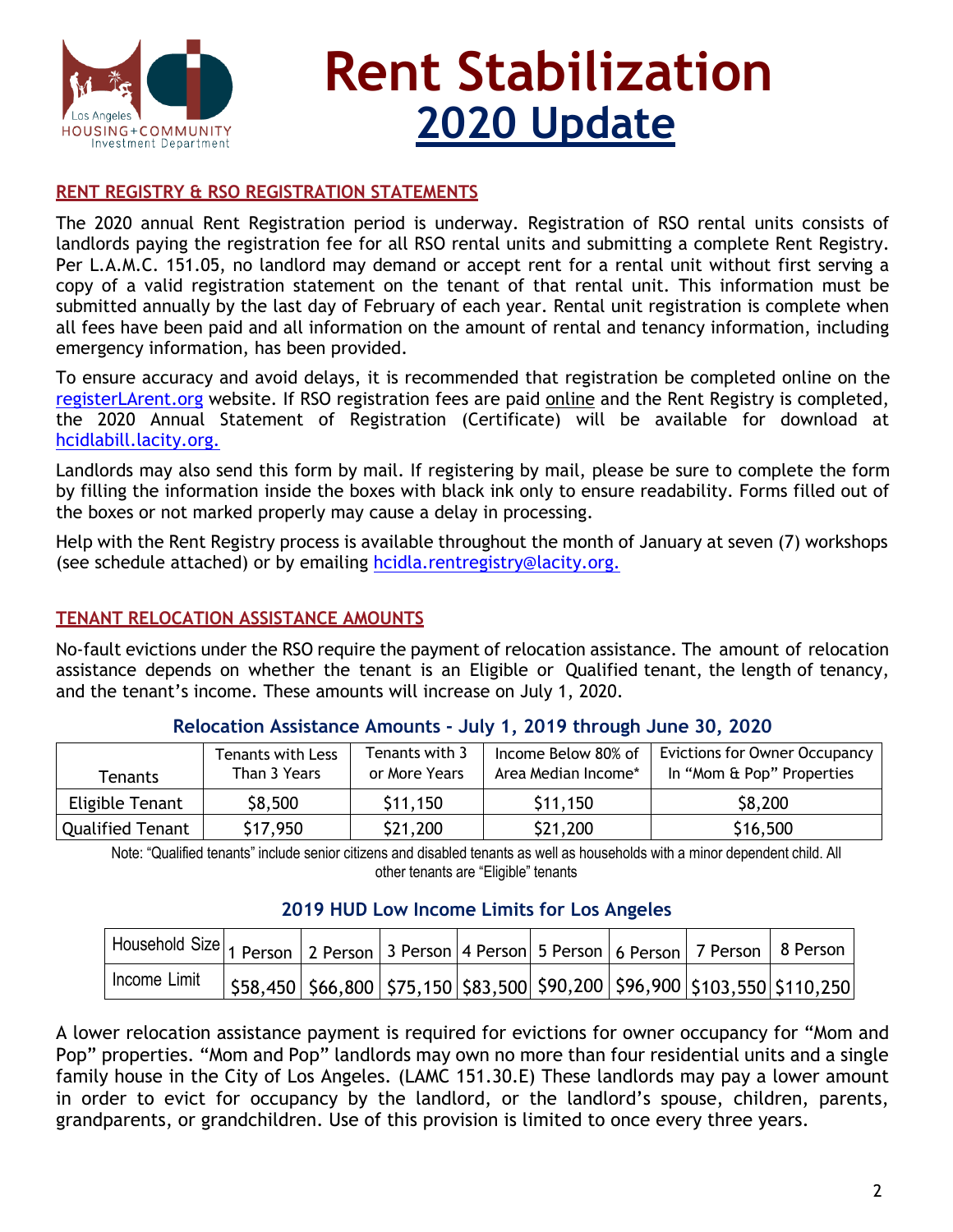

# **Rent Stabilization 2020 Update**

### **HCIDLA WILSHIRE (CENTRAL) REGIONAL OFFICE**

As of June 5, 2019, HCIDLA is no longer at the Central Wilshire Regional office located at 3550 Wilshire Boulevard, 15<sup>th</sup> floor, Los Angeles 90010. Five other HCIDLA office locations are available throughout the City. For office locations, please visit: [hcidla.lacity.org/Public-Counters.](https://hcidla.lacity.org/Public-Counters)

### **TENANT BUYOUT AGREEMENTS "CASH FOR KEYS"**

A "Cash for Keys" or Buyout Agreement is a written agreement where a landlord pays a tenant money or other consideration to voluntarily move out of their rent stabilized unit. Under the RSO, a landlord must provide the tenant with an RSO Disclosure Notice before the landlord and tenant sign the Buyout Agreement. Buyout Agreements are voluntary and a tenant is not required to accept a buyout offer. Refusing to sign a Buyout Agreement is not a legal reason for eviction under the RSO. All Buyout Agreements must be in the language of the tenant and must indicate the RSO relocation amounts and state that a tenant may rescind a Buyout Agreement within 30 days, or at any time if requirements are not met and filed with HCIDLA. To learn more about the Tenant Notification Buyout Agreement Program, please visit [hcidla.lacity.org/buyout-agreements](https://hcidla.lacity.org/buyout-agreements)**.** 

### **FORECLOSURE EVICTION MORATORIUM**

Bank and other lenders who foreclose on any property may not evict tenants merely because of the foreclosure. Tenants may only be evicted based on one of the grounds provided in the RSO (LAMC 151.09). The City Council extended this protection to all tenants in the City of Los Angeles through December 31, 2020.

### **"QUICK" GUIDE TO THE RSO**

For a basic summary of your rights and responsibilities as a tenant or landlord of a rental property covered by the Los Angeles RSO, check out our Tenant and/or Landlord pocket guides, available online in both English and Spanish at [hcidla.lacity.org/home-for-renters.](http://hcidla.lacity.org/home-for-renters)





### **FREE LANDLORD/TENANT WORKSHOPS**

Don't miss this year's FREE landlord/tenant workshops. A different topic is offered each month, and workshops are presented at several times and locations throughout the City. See the complete 2020 schedule attached or visit [hcidla.lacity.org/events-calendar](https://hcidla.lacity.org/events-calendar).